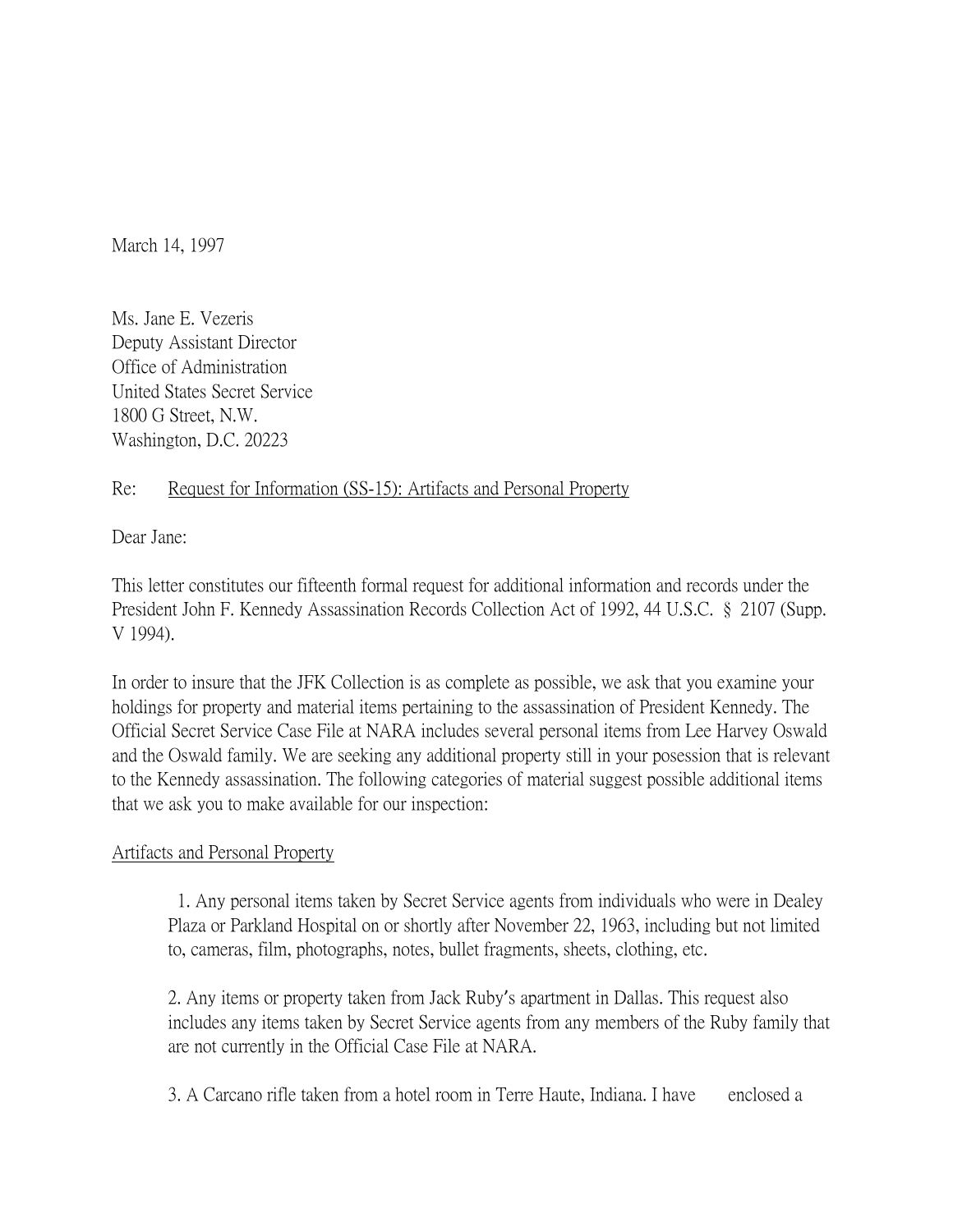Ms. Jane E. Vezeris March 14, 1997 Page 2

> letter from Paul Wallach to Robert McBrien dated March 3, 1976, and a copy of a news story about the discovery of a Carcano rifle in Terre Haute. According to this story, "the rifle was taken by Secret Service agents." We ask that you provide documentation of your receipt of this rifle as well as evidence of the chain of custody. Where is this rifle currently located?

Any items taken from individuals by any Secret Service agents in the course of investigating the assassination of President Kennedy in other cities or towns, including but not limited to, New Orleans and Chicago.

## Administrative Guidelines Regarding Personal Property of Prisoners

4. In a memo dated March 6, 1964, Chief James Rowley included specific instructions for agents who obtained evidence from prisoners. (See the enclosed page from RIF # 154-10002-10451). We ask that you provide us with guidelines in use in November 1963, for agents who obtained property from individuals who were contacted in the course of the Secret Service investigation of the assassination of President Kennedy. Where and how would these artifacts be preserved? Please provide receipts documenting the chain of custody for any artifacts obtained by the Secret Service in the course of its investigation (excluding autopsy materials).

By making this request, we are not designating these materials "assassination records." To the extent that this request presents logistical or other difficulties that we may not have anticipated, or to the extent that these artifacts may be located in the National Archives at a place other than the JFK Collection, we will be happy to discuss with you ways in which the request might be amended.

We ask that you make these materials available to us by April 11, 1997.

We appreciate your help in this matter.

Sincerely yours,

David G. Marwell Executive Director